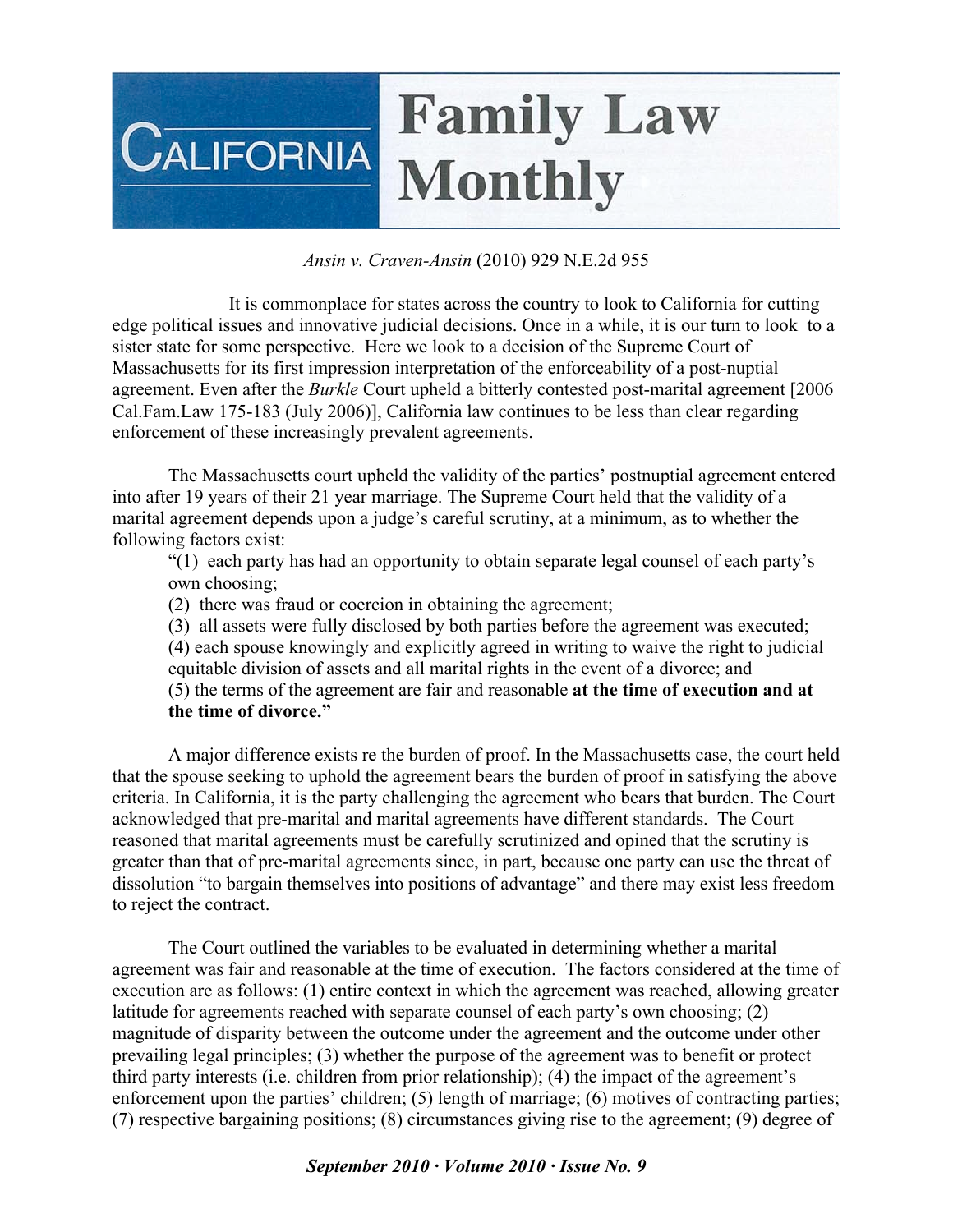pressure experienced by the contesting spouse; and (10) other factors the judge considers relevant.

The Massachusetts court also looked at the agreement at the time of divorce. The factors considered at the time of the divorce that a judge may consider are as follows: "(1) the nature and substance of the objecting party's complaint; (2) the financial and property division provisions as a whole; (3) the context in which the negotiations took place; (4) the complexity of the issues involved; (5) the background and knowledge of the parties; (6) the experience and ability of counsel; (7) the need for and availability of experts to assist the parties and counsel; (8) the mandatory and, if the judge deems appropriate, the "discretionary factors" which include mandatory factors of the length of the marriage, the conduct of the parties during the marriage, the age, health, station, occupation, amount and sources of income, vocational skills, employability, estate, liabilities and needs of each of the parties and the opportunity of each for future acquisition of capital assets and income, and the present and future needs of dependent children of the marriage. Discretionary factors include the contribution of each party to the acquisition, preservation or appreciation in value of their respective estates and the contribution of each party as homemaker to the family unit. The *Ansin* Court found that the marital agreement was fair and reasonable at the time of execution and at the time of the divorce.

The factors that the *Ansin* Court considered included both looking at the agreement at the time it was executed and *at the time of enforcement*. The time of enforcement has not been accepted in California as a factor in determining the validity of marital agreements, but was raised and considered in a depublished opinion regarding a premarital agreement waiver of spousal support. (*In re Marriage of Rosendale* (2004) 119 Cal.App.4th 1202.) Since the general policy of the law is to allow marital partners to enter into agreements so long as their fiduciary obligations are satisfied, the effect of looking at the fairness at the time of enforcement [not now the law in California] would make these agreements more susceptible to unexpected adverse factual circumstances, as was the case in the depublished *Rosendale* opinion.

Be aware of and very careful of Recitals in marital agreements. They carry weight in determining whether the agreement was freely and voluntarily made, with full knowledge of all the facts, and with a complete understanding of the effect of the transaction. *(See In re Marriage of Kieturakis* (2006) 138 Cal.App.4th 56.) It is a question of fact whether an agreement will be upheld if it states that the party "has read and fully understands " the agreement. (*See In re Marriage of Lund* (2009) 174 Cal.App.4th 40, 56.) *Evidence Code* section 622 provides: "Facts recited in a written instrument are conclusively presumed to be true as between the parties thereto, or their successors in interest; but this rule does not apply to the recital of a consideration."

Although not an issue in the *Ansin* case, marital agreements are often negotiated during mediation. That context adds another aspect to challenge the agreement's enforceability, since *Evidence Code* sections 1115 *et seq*. establish that mediation communications are subject to mediation confidentiality; these statutes are broadly interpreted and strictly enforced. Mediation communications are protected and cannot be introduced into evidence unless there is a written waiver by both parties and the mediator. Only the *Kieturakis* case [which itself is subject to differing interpretations] [2006 Cal.Fam.Law 117-124 (May 2006)] has so far addressed the extent to which a party's claimed inability to defend against a challenge to a post-nuptial agreement because mediation confidentiality prevents presentation of evidence to rebut the challenge. Whether a breach of a spouse's fiduciary duty incident to the signing of a post-marital